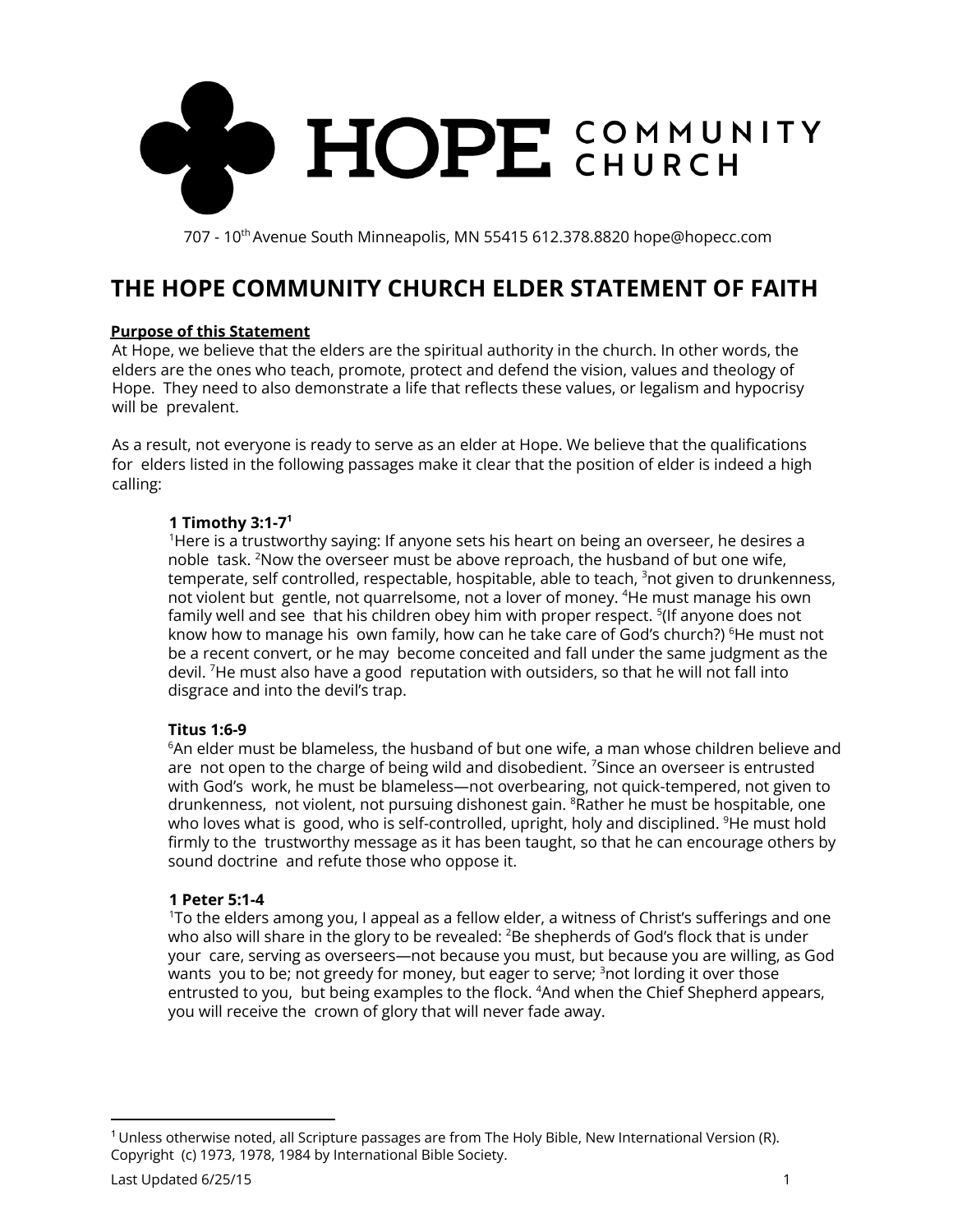

From these passages, we see that it is not only character qualities that are required for eldership. There are also serious doctrinal convictions that must be held so that elders can be able to teach (1 Timothy 3:2) and hold firmly to the trustworthy message as it has been taught so that he can encourage others by sound doctrine and refute those who oppose it, (Titus 1:9) and shepherd God's flock that is under your care (1 Peter 5:1). As a result of these qualifications, the elders at Hope have decided that in addition to being a member of Hope, an elder candidate must:

1. Have a doctrinal training and agreement with the Hope Elder Statement of Faith so they can teach and defend the faith, 2. Have a personal ministry involved in shepherding the flock, knowing their gifts and using them, 3. Be a leader, who will lead out in courage and trust God in new and Spirit directed ways, 4. Lead a life of integrity, who lives out his faith in a way consistent with the doctrine he professes, 5. Be a manager of the flock, that is, someone who brings a level of skill and passion in the development of the kingdom of God here in our midst, 6. Possess a common understanding of our vision, values and missional purposes at Hope.

In addition to training elders, this Statement of Faith is designed to help leaders of all sorts of ministries at Hope and the greater needs in our city. Our aim is to use it to train people in biblical thinking so they can have a God-centered, sound ministry foundation. Of course, there are areas of theology that this paper is silent on, and these are areas of disagreement among Christians. This Statement is designed to communicate what the "top drawer" issues are for us at Hope, or the core of our theology here. In areas it needs correction, we aim to amend and better articulate our understanding of the Scriptures in the future.

Therefore, this Elder Statement of Faith was created to help train elder candidates, as well as other leaders at Hope with sound doctrine to help train up the body and refute error. It is our aim to be constantly training new leaders in our movement to infiltrate our church and the world for Christ. May God blow us all away with what he is doing and is going to do in our midst.

## **Instructions for Staff and Candidates**

We ask all our elders, staff, elder candidates, and church planting candidates to consider this Statement of Faith. Please look over this document and mark a:

- "A" (for agree),
- "D" (for disagree), or
- "?" (for not sure or in process) for each item.

You and your supervisor will then walk through this document together and converse about each item. Please be completely honest in this process. Our goal is to have good conversation about these issues and your honesty is vital for that.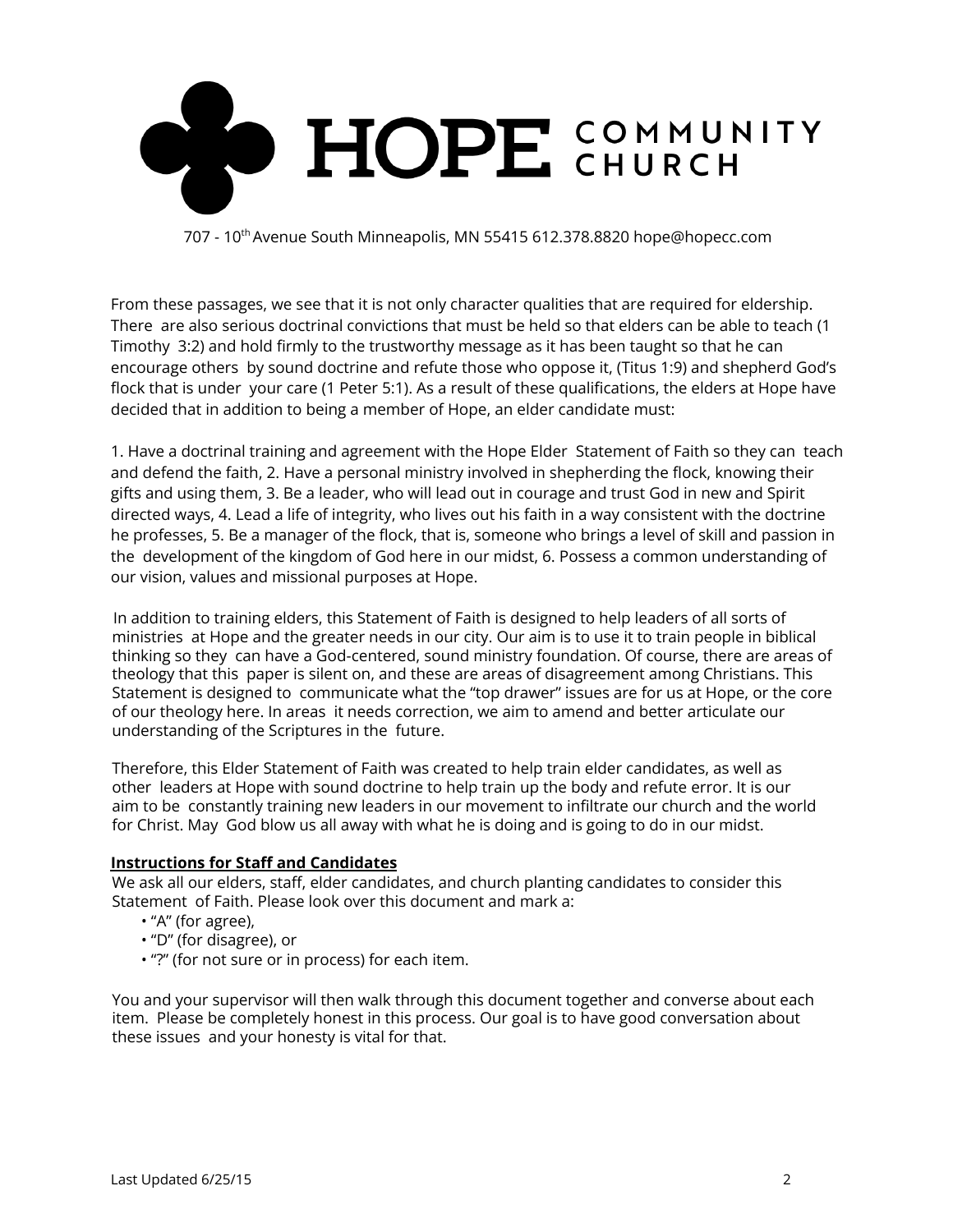

#### **Contents**

- 1. Scripture, the Word of God Written
- 2. The Trinity, One God as Three Persons
- 3. God's Eternal Purpose and Election
- 4. God's Creation of the Universe and Man
- 5. Man's Sin and Fall from Fellowship with God
- 6. Jesus Christ, the Incarnate Son of God
- 7. The Saving Work of Christ
- 8. The Saving Work of the Holy Spirit
- 9. The Justifying Act of God
- 10. God's Work in Faith and Sanctification
- 11. Living God's Word by Meditation and Prayer
- 12. Christ's Church and Her Ordinances
- 13. Christ's Commission to Make Disciples of All Nations
- 14. Death, Resurrection, and the Coming of the Lord
- 15. The Spirit of This Affirmation and the Unity of the Church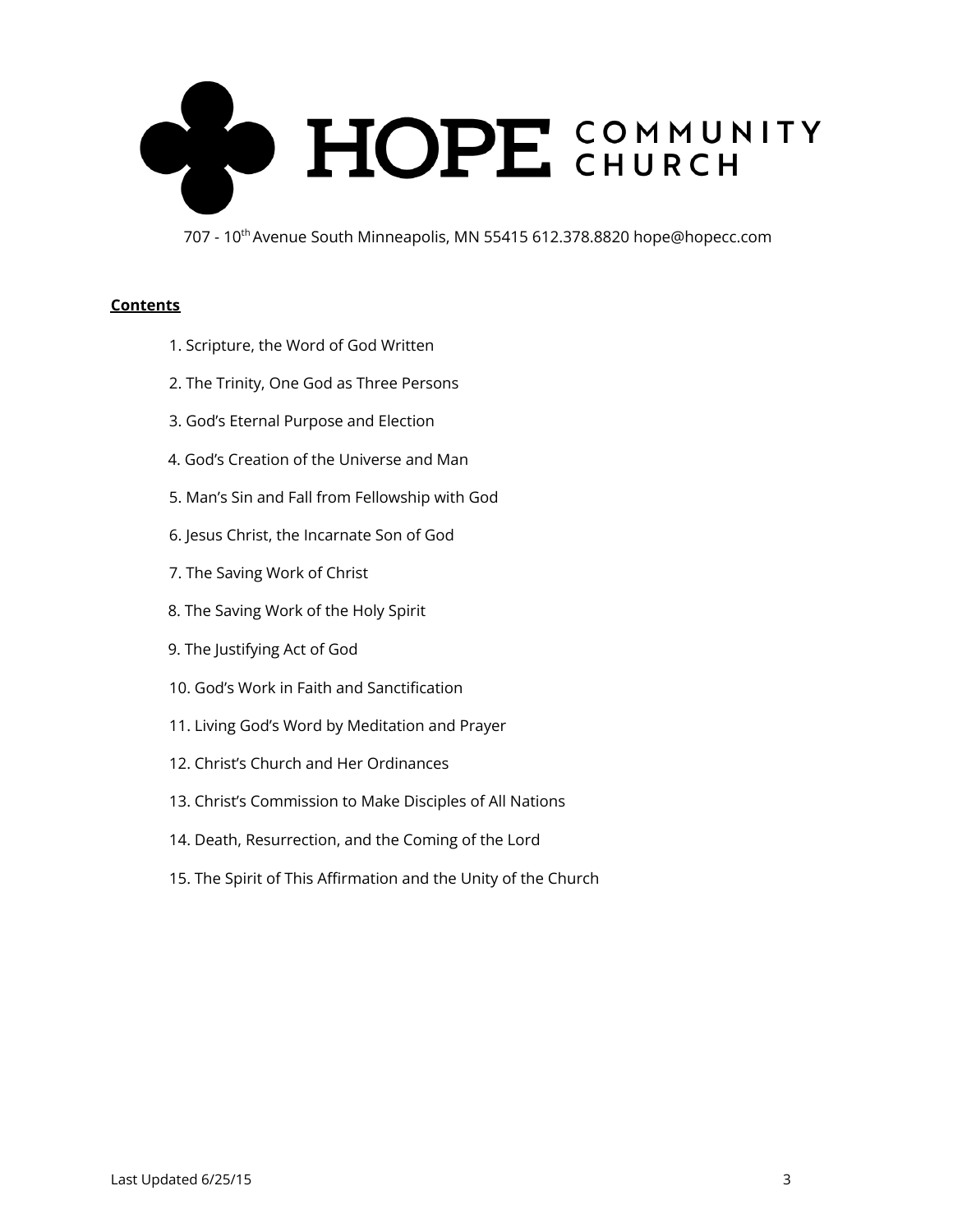

## **1. Scripture, the Word of God Written**

1.1 We believe that the Bible, consisting of the sixty-six books of the Old and New Testaments, is the infallible Word of God, verbally inspired by God, and without error in the original manuscripts, being an accurate historical account of events as recorded by ancient authors. (2 Timothy 3:16-17, 2 Peter 1:20- 21, John 17:17, John 8:31-32)

1.2 We believe that the Word of God is powerful, and able to accomplish the objectives God has set forth. By this power released from the Word of God, people's lives are changed forever. (Jeremiah 23:29, Isaiah 55:10-11, Psalm 19:7-11)

1.3 We believe that God's intentions, revealed in the Bible, are the supreme and final authority in testing all claims about what is true and right. In matters not addressed by the Bible, what is true and right is assessed by criteria consistent with the teachings of Scripture. (Psalm 119:105, 160, John 17:17, Matthew 22:29)

1.4 We believe God's intentions are revealed through the intentions of inspired human authors, even when the authors' intention was to express divine meaning of which they were not fully aware, as, for example, in the case of some Old Testament prophecies. Thus the meaning of Biblical texts is a fixed historical reality, rooted in the historical, unchangeable intentions of its divine and human authors. While meaning does not change, the application of that meaning may change in various situations, understanding the principles that are eternal in nature to be applied to changing times and cultures. However, the complete meaning of Scripture is not entirely unfolded until the whole biblical story is unfolded. Nevertheless, it is never legitimate to infer a meaning from a Biblical text that was never intended to communicate the meaning carried by the words which God inspired. (1 Peter 1:10-11, 2 Peter 3:16, 2 Timothy 2:15)

1.5 Therefore, the process of discovering the intention of God in the Bible is a humble and careful effort to find in the language of Scripture what God intended to communicate. Limited abilities, traditional biases, personal sin, and cultural assumptions often obscure Biblical texts. Therefore the work of the Holy Spirit is essential for right understanding of the Bible, and prayer for His assistance is as essential as a proper effort to understand and apply God's Word. (Psalm 119:12, 1 Corinthians 2:12-16)

## **2. The Trinity, One God as Three Persons**

2.1 We believe that there was, is and always will be one living and true God, eternally existing in three Persons, equal in every divine perfection and executing distinct but harmonious offices in the work of creation, providence, and redemption. (Deut 6:4, John 1:1-3, Acts 5:3-4, Matthew 28:18-20)

2.2 We believe that God is supremely joyful in the fellowship of the Trinity, each Person beholding and expressing His eternal and unsurpassed delight in the all-satisfying perfections of the triune God. (John 17:26, Proverbs 8:27-30, John 15:11, John 17:22-24)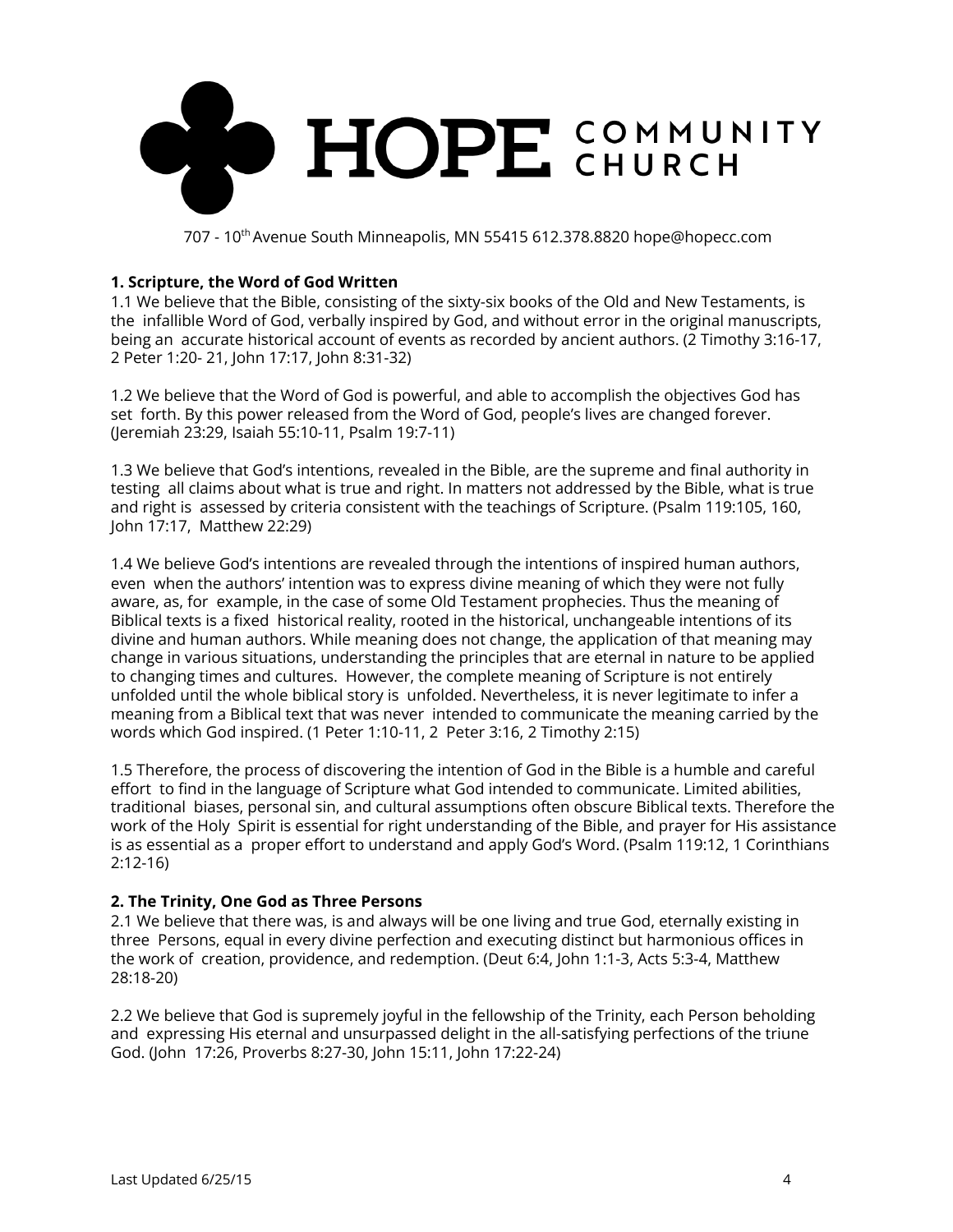

## **3. God's Eternal Purpose and Election**

3.1 We believe that God, from all eternity, did, by the most wise and holy counsel of His will, freely and unchangeably ordain and foreknow whatever comes to pass. We believe he did this in order to display the full extent of His glory for the eternal and ever-increasing enjoyment of all who love him. (2 Timothy 1:8-10, Romans 9:14-24, Ephesians 3:3-12, Ephesians 1:4, 1 Peter 1:20, Revelation 13:8)

3.2 We believe that God upholds and governs all things – from galaxies to subatomic particles, from the forces of nature to the movements of nations, and from the public plans of politicians to the secret acts

of solitary persons – all in accord with His eternal, all-wise purposes to glorify Himself, yet in such a way that He never sins, nor ever condemns a person unjustly; but that His ordaining and governing all things is compatible with the moral accountability of all persons created in His image. (Psalm 115:3, Isaiah 40:26, Matthew 10:29-30, Colossians 1:16-17, Mark 4:39-41, Amos 3:6, Genesis 50:20, Proverbs 21:1, Proverbs 16:9, Deuteronomy 32:4, James 1:13, Daniel 4:37)

3.3 We believe that God's election is an unconditional act of free grace which was given through His Son Christ Jesus before the world began. By this act God chose, before the foundation of the world, those who would be delivered from bondage to sin and brought to repentance and saving faith in His Son Christ Jesus. (Romans 3:19, Romans 9:11-18, John 10:25-29, John 6:37-39, Romans 8:28-30)

## **4. God's Creation of the Universe and Man**

4.1 We believe that God created the universe, and everything in it, out of nothing, by the Word of His power. Having no deficiency in Himself, nor moved by any incompleteness in His joyful self-sufficiency, God was pleased in creation to display His glory for the everlasting joy of the redeemed, from every tribe and tongue and people and nation. (Genesis 1:1, Hebrews 11:3, Exodus 3:13-14, Psalm 50:9-15, Acts 17:25, Isaiah 43:7, Matthew 25:23, Revelation 5:9)

4.2 We believe that God directly created Adam from the dust of the ground and Eve from his side. We believe that Adam and Eve were the historical parents of the entire human race; that they were created male and female, with each being made equally in the image of God; that they were created without sin; that they were created to glorify God; and that they were appointed differing and complementary roles in marriage as an illustration patterned after Christ and the church. (Genesis 1:27, 2:7, 2:21-22, Romans 5:14, Genesis 2:18, Ephesians 5:18-33)

## **5. Man's Sin and Fall from Fellowship with God**

5.1 We believe that, although God created Adam and Eve morally upright, they were led astray from God's Word and wisdom by the subtlety of Satan's deceit, and chose to take what was forbidden, and thus declare their independence from, distrust for, and disobedience toward their all-good and gracious Creator. Thus, our first parents, by this sin, fell from their original innocence and communion with God. Although they were created in the image of God, this image was now marred and every area of their lives was now tainted with sin. (Ecclesiastes 7:29, Genesis 3:1, 13, 2 Corinthians 11:3, Genesis 3:7-8)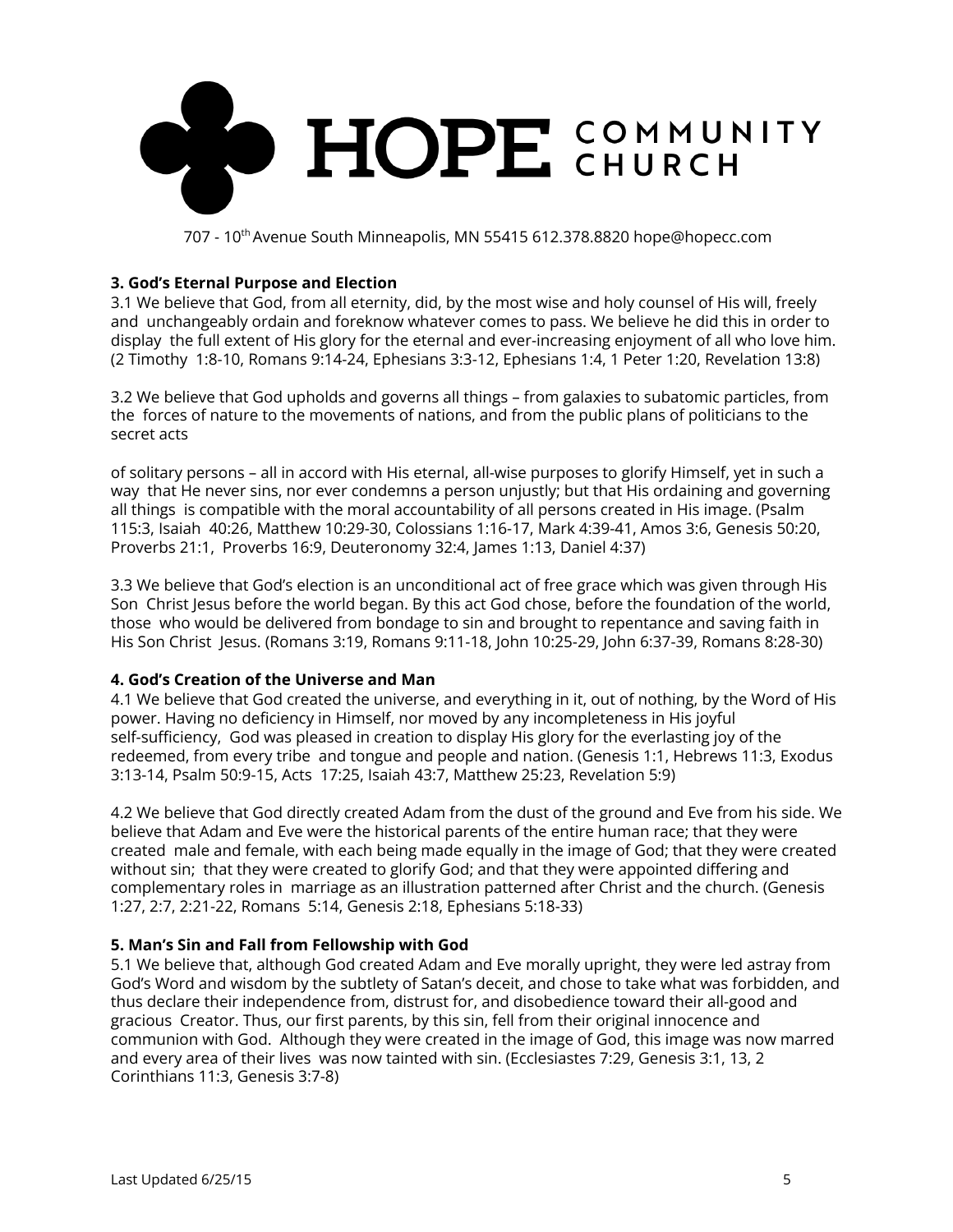

5.2 We believe that, as the head and representative of the human race, Adam's fall became the fall of all his posterity, in such a way that corruption, guilt, death, and condemnation belong properly to every person. All persons are thus corrupt by nature, enslaved to sin, and morally unable to truly delight in God and overcome their own proud preference for the fleeting pleasures of self-rule. Even though we are still created in the image of God and his likeness, and can make moral choices that follow God's ways, this fallen nature taints every area of life. (1 Corinthians 15:21, Romans 5:12-19, Ephesians 2:2-3, Romans 6:16, 20, 1 Corinthians 2:14, Romans 8:7-8)

5.3 We believe God has subjected the creation to futility, and the entire human family is made justly liable to untold miseries of sickness, decay, calamity, and loss. Thus all the adversity and suffering in the world is an echo and a witness of the exceedingly great evil of moral depravity in the heart of mankind; and every new day of life is a God-given, merciful reprieve from imminent judgment, pointing to repentance. (Romans 1:18, 8:20-21, 2 Corinthians 4:16-18, Romans 8:35-36, Romans 2:4)

## **6. Jesus Christ, the Incarnate Son of God**

6.1 We believe that in the fullness of time God sent forth His eternal Son as Jesus the Messiah, conceived by the Holy Spirit, born of the virgin Mary. We believe that, when the eternal Son became flesh, He took on a fully human nature, so that two whole, perfect, and distinct natures were inseparably joined together in one Person, without confusion or mixture. Thus the Person, Jesus Christ, was and is truly God and truly man, yet one Christ and the only Mediator between God and man. (Galatians 4:4, Luke 1:34- 35, Matthew 1:23, John 1:1-14, Hebrews 2:14-18, 1 Timothy 2:5)

6.2 We believe that Jesus Christ lived without sin, though He endured the common infirmities and temptations of human life. He preached and taught with truth and authority. He worked miracles, demonstrating His divine right and power over all creation: dispatching demons, healing the sick, raising the dead, stilling the storm, walking on water, multiplying loaves, and foreknowing what would befall Him and His disciples, including the betrayal of Judas and the denial, restoration, and eventual martyrdom of Peter. (Hebrews 2:18, 4:15, Matthew 22:16, Matthew 11:4-6, John 13:19, John 6:64, Luke 22:31-34)

6.3 We believe that His life was governed by His Father's providence with a view to fulfilling all Old Testament prophecies concerning the One who was to come, such as the Seed of the woman, the Prophet like Moses, the Priest after the order of Melchizedek, the Son of David, and the Suffering Servant. (Luke 24:25-26, 44-46, Genesis 3:15, Romans 16:20, Deuteronomy 18:18, Acts 3:20-23, Psalm 110:4, Hebrews 5:5-6, Isaiah 9:7, Matthew 1:1, Isaiah 52:13, 53:3-6, Mark 10:45)

6.4 We believe that Jesus Christ suffered voluntarily in fulfillment of God's redemptive plan, that He was crucified under Pontius Pilate, that He died, was buried and on the third day rose from the dead to vindicate the saving work of His life and death and to take His place as the invincible, everlasting Lord of glory. During forty days after His resurrection, He gave many compelling evidences of His bodily resurrection and then ascended bodily into heaven, where He is seated at the right hand of the Father, interceding for His people on the basis of His all-sufficient sacrifice for sin, and reigning until He puts all His enemies under His feet. (John 10:18, Isaiah 53:10, Acts 2:23, Mark 15:15, John 19:30, 1 Corinthians 15:3, John 19:40-41, 1 Corinthians 15:4, Matthew 28:6, Romans 4:25, Philippians 2:9-11, Acts 17:31, Acts 1:3, 9-11, Colossians 3:1, Romans 8:34, 1 John 2:1-2, Hebrews 1:13, 1 Corinthians 15:25, Hebrews 1:13)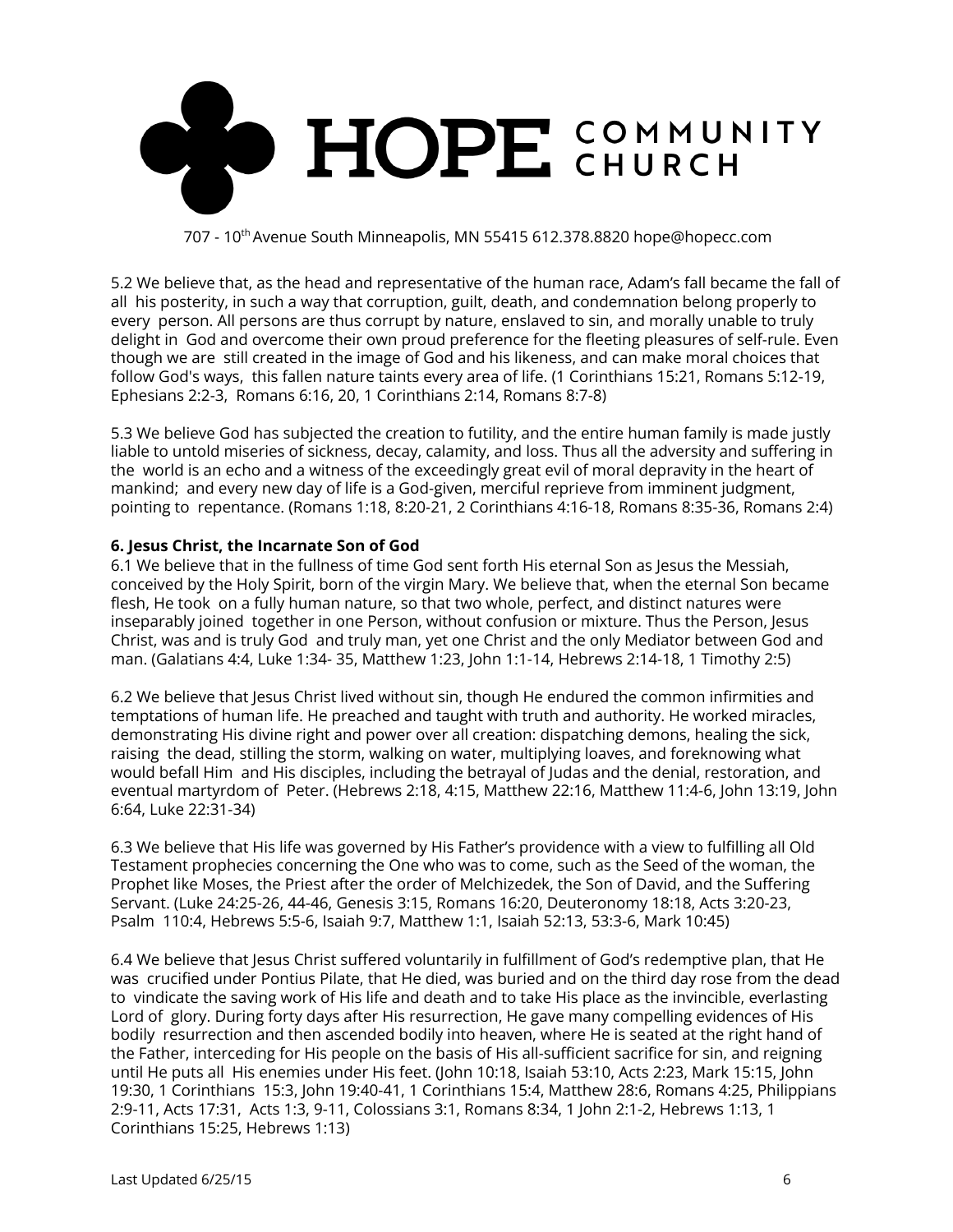

## **7. The Saving Work of Christ**

7.1 We believe that by His perfect obedience to God and by His suffering and death as the immaculate Lamb of God, Jesus Christ obtained forgiveness of sins and the gift of perfect righteousness for all who trusted in God prior to the cross and all who would trust in Christ thereafter. Through living a perfect life and dying in our place, the just for the unjust, Christ absorbed our punishment, appeased the wrath of God against us, vindicated the righteousness of God in our justification, and removed the condemnation of the law against us. (Romans 5:18-19, 1 Peter 3:18, Romans 5:6, 14:9, Galatians 2:21, John 1:29, Ephesians 1:7, Colossians 1:14, Acts 13:38, 2 Corinthians 5:21, Philippians 3:9, Romans 3:21-22, 4:3, 3:25-26, Galatians 2:16, Romans 5:9, Galatians 3:13, Ephesians 2:3-6, 1 Thessalonians 1:10, John 3:36, Colossians 2:13-14)

7.2 We believe that the atonement of Christ for sin warrants and impels a universal offering of the gospel to all persons, so that to every person it may be said, "God gave His only begotten Son so that whoever believes in Him might not perish but have eternal life." Whoever desires may come for cleansing at this fountain, and whoever does come, Jesus will not cast out. (John 3:16, Matthew 28:19, Acts 1:8, Romans 10:11-15, Revelation 22:17, John 4:14, Isaiah 55:1-2, John 6:37)

7.3 We believe, moreover, that the death of Christ did obtain more than the genuine offer of the gospel for all; it also obtained the omnipotent New Covenant mercy of repentance and faith for God's elect. The death of Christ is sufficient for all, but only effectual for authentic followers of Christ. In His death, Christ expressed a special covenant love to His friends, His sheep, His bride. For them He obtained the infallible and effectual working of the Spirit to triumph over their resistance and bring them to saving faith. (Luke 22:20, 1 Corinthians 11:25, Hebrews 9:15, 13:20-21, Acts 11:18, 2 Timothy 2:24-25, John 6:44, Ephesians 2:8-9, Acts 16:14, John 15:13, John 10:14-15, Ephesians 5:25, Revelation 5:9, John 17:6, 9, 19, 14:26, 16:7)

## **8. The Saving Work of the Holy Spirit**

8.1 We believe that the Holy Spirit has always been at work in the world, sharing in the work of creation, awakening faith in the remnant of God's people, performing signs and wonders, giving triumphs in battle, empowering the preaching of prophets and inspiring the writing of Scripture. Yet, when Christ had made atonement for sin, and ascended to the right hand of the Father, He inaugurated a new era of the Spirit by pouring out the promise of the Father on His Church. (Genesis 1:2, Psalm 104:30, Haggai 1:14, Romans 8:7-9, Judges 14:6, Judges 3:10, 1 Samuel 10:6, 2 Peter 1:21, Luke 24:49, Acts 2:16-18, 33)

8.2 We believe that the newness of this era is marked by the unprecedented mission of the Spirit to glorify the crucified and risen Christ. This He does by giving the disciples of Jesus greater power to preach the gospel of the glory of Christ, by opening the hearts of hearers that they might see Christ and believe, by revealing the beauty of Christ in His Word and transforming His people from glory to glory, by manifesting Himself in spiritual gifts (being sovereignly free to dispense, as he wills, all the gifts of 1 Corinthians 12:8-10) for the building up of the body of Christ and the confirmation of His Word, by calling all the nations into the sway of the gospel of Christ, and, in all this, thus fulfilling the New Covenant promise to create and preserve a purified people for the everlasting habitation of God. (John 16:13-14, 7:39, Acts 1:8, Romans 15:18-19, Acts 16:14, 2 Corinthians 3:17-18, 1 Corinthians 12:7-10, Hebrews 2:3-4, Acts 1:8, Jeremiah 31:33-34, Jeremiah 32:40, 2 Corinthians 6:16, Ephesians 2:21)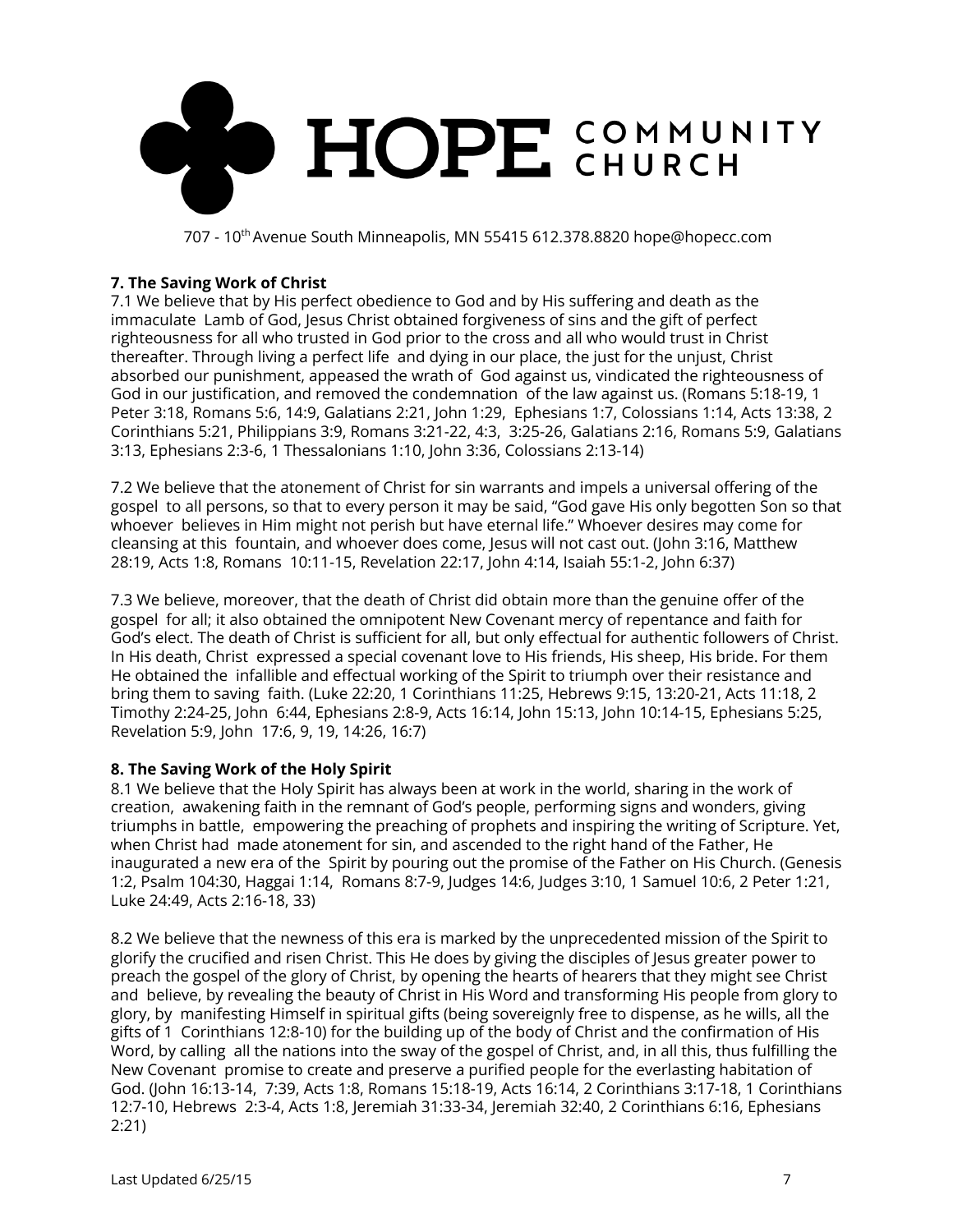

8.3 We believe that, apart from the effectual work of the Spirit, no one would come to faith, because all are dead in trespasses and sins; that they are hostile to God, and morally unable to truly submit to God or please Him, because the pleasures of sin appear greater than the pleasures of God. Thus, for God's elect, the Spirit triumphs over all resistance, wakens the dead, removes blindness, and manifests Christ in such a compellingly beautiful way through the Gospel that He becomes irresistibly attractive to the regenerate heart. (Ephesians 2:4-6, Romans 8:7-9, Mark 4:19, Romans 6:17, 2 Corinthians 4:4-6)

8.4 We believe the Holy Spirit does this saving work in connection with the presentation of the Gospel of the glory of Christ. Thus neither the work of the Father in election, nor the work of the Son in atonement, nor the work of the Spirit in regeneration is a hindrance or discouragement to the proclamation of the gospel to all peoples and persons everywhere. On the contrary, this divine saving work of the Trinity is the warrant and the ground of our hope that our evangelization is not in vain in the Lord. The Spirit binds His saving work to the gospel of Christ, because His aim is to glorify the Christ of the Gospel. (Acts 16:14, 2 Corinthians 3:18, 4:4, 6, John 16:14, Acts 4:12, 1 Timothy 2:5, Romans 3:19- 22, Titus 3:5-7, Ephesians 1:13-14, Acts 17:30-31)

## **9. The Justifying Act of God**

9.1 We believe that in a free act of righteous grace God justifies the ungodly by faith alone apart from works, pardoning their sins, and reckoning them as righteous and acceptable in His presence. Faith is thus the sole instrument by which we, as sinners, are united to Christ, whose perfect righteousness and satisfaction for sins is alone the ground of our acceptance with God. This acceptance happens fully and permanently at the first instant of justification. Thus the righteousness by which we come into right standing with God is not anything worked in us by God, neither imparted to us at baptism nor over time, but rather is accomplished for us, outside ourselves, and is imputed to us. (Romans 3:21-24, 28, 4:4-5, 5:1, 18-19, 6:4-8, Galatians 2:16, 3:24, 5:4, Titus 3:5-7, 1 Corinthians 1:28-30, 2 Corinthians 5:21, Jeremiah 23:5-6)

9.2 We believe, nevertheless, that the faith, which alone receives the gift of justification, does not remain alone in the person so justified, but produces, by the Holy Spirit, the fruit of love and leads necessarily to sanctification. This necessary relation between justifying faith and the fruit of good works gives rise to some Biblical expressions which seem to make works the ground or means of justification $^2$ , but in fact  $\,$  simply express the crucial truth that faith that does not yield the fruit of good works is dead, being no true faith. (1 Corinthians 6:19-20, Galatians 5:6, 22-23, 1 John 3:14, 4:8, 16, 20, 1 Timothy 1:5, 2 Thessalonians 1:11, 2:13, Acts 26:18, James 2:17-20, 26, 1 John 2:3-4)

<sup>2</sup> To clarify we are saying that these biblical passages can *seem* to make works the way by which one becomes justified. A few examples are John 5:28-29, Matthew 18:34-35, James 2:21-25, Galatians 6:8-9, and 1 Corinthians 6:9-10. See articles 7.1 and 9.1 where it is made clear that our cleared legal standing before God is brought about by God apart from us and then given, or imputed, to us and is not produced by our good deeds. Such instances in Scripture are rightly described as moral effects, or the transformation of life, which result from justifying faith.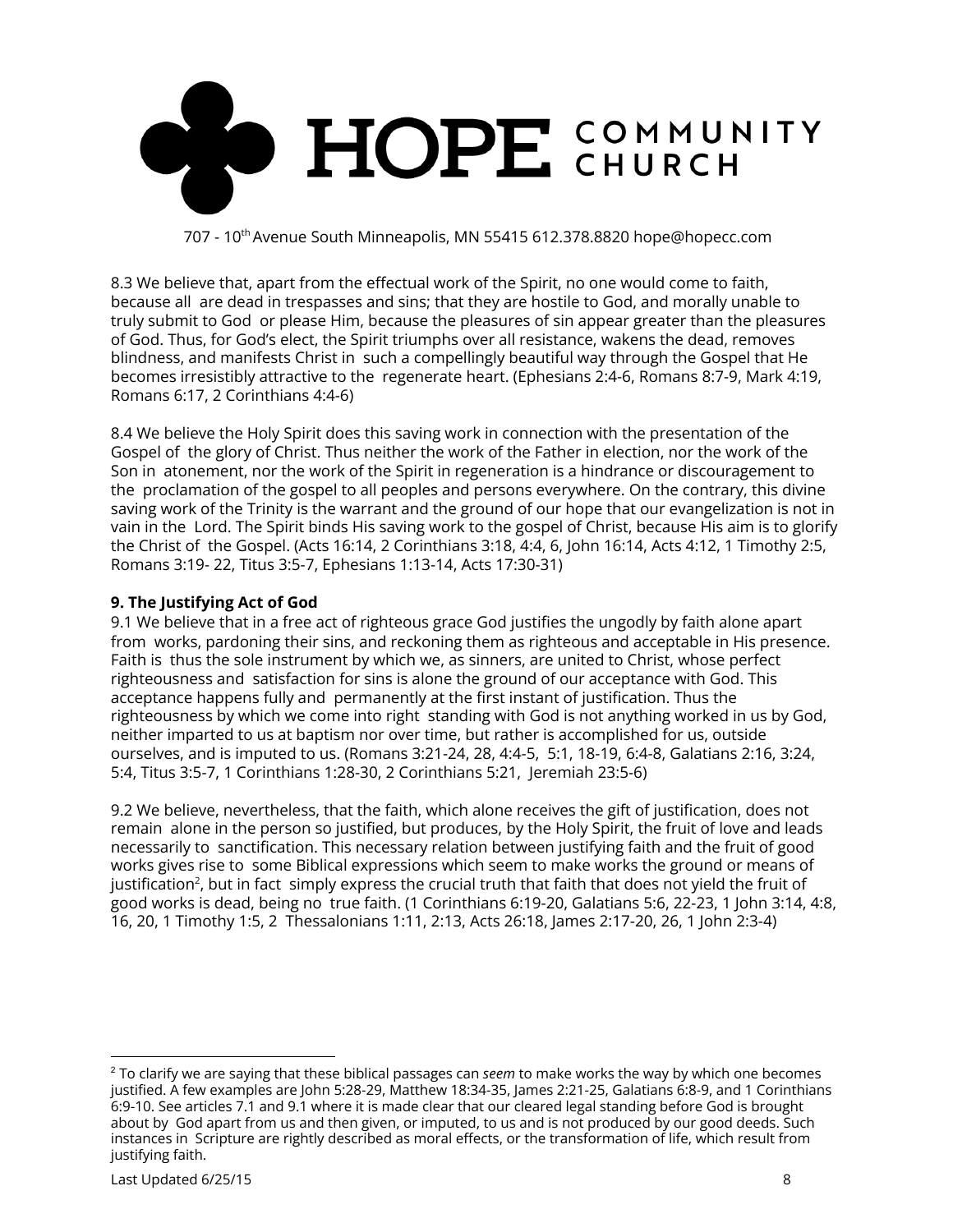

## **10. God's Work in Faith and Sanctification**

10.1 We believe that justification and sanctification are both brought about by God through faith, but not in the same way. Justification is an act of God's imputing and reckoning; sanctification is an act of God's imparting and transforming. Thus the function of faith in regard to each is different. In regard to justification, faith is not the channel through which power or transformation flows to the soul of the believer, but rather faith is the occasion of God's forgiving, acquitting, and reckoning as righteous. But in regard to sanctification, faith is indeed the channel through which divine power and transformation flow to the soul; and the sanctifying work of God through faith does indeed touch the soul and change it into the likeness of Christ. (Acts 15:9, 26:18, Genesis 15:6, Romans 4:3, 5, 1 Thessalonians 5:23, Romans 6:19, 22, 1 Peter 1:2, 2 Corinthians 5:21, Romans 3:21-22, Romans 5:1, James 2:17-20, Galatians 5:6, Colossians 1:4-5, 2 Thessalonians 1:11, 2:13, 2 Corinthians 3:17-18, 4:16-18)

10.2 We believe that the reason justifying faith necessarily sanctifies in this way is fourfold:

First, justifying faith perseveres, that is, it is a continuing kind of faith. Even though we are justified at the first instant of saving faith, this faith justifies only because it is the kind of faith that will surely persevere. The extension of this faith into the future is, as it were, contained in the first seed of faith, as the oak in the acorn. Thus the moral effects<sup>3</sup> of persevering faith may be rightly described as the effects of justifying faith. (Hebrews 3:14, 1 John 2:19, Philippians 1:6, 2:12-13, Romans 4:3, 19-22, 5:1, James 2:21-23)

Second, we believe that justifying faith trusts in Christ not only for the gift of imputed righteousness and the forgiveness of sins, but also for the fulfillment of all His promises to us based on that reconciliation. Justifying faith magnifies the finished work of Christ's atonement, by resting securely in all the promises of God obtained and guaranteed by that all-sufficient work. (Philippians 3:9, Romans 3:21-22, Acts 10:43, Hebrews 3:6, 11:1, Romans 4:20-22, Colossians 1:23, 2 Corinthians 1:20)

Third, we believe that justifying faith embraces Christ in all His roles: Creator, Sustainer, Savior, Teacher, Guide, Comforter, Helper, Friend, Advocate, Protector, and Lord. Justifying faith does not divide Christ, accepting part of Him and rejecting the rest. All of Christ is embraced by justifying faith, even before we are fully aware of, or fully understand, all that He will be for us. As more of Christ is truly revealed to us in His Word, genuine faith recognizes Christ and embraces Him more fully. (Romans 10:9, Acts 20:21, 2 Timothy 3:15, John 20:31, Philippians 1:29, John 1:1-3, Colossians 1:17, Hebrews 1:3, Luke 2:11, John 13:13, Acts 16:7, John 14:18, 27, 2 Corinthians 1:5, Philippians 1:19, 3:15, John 15:13-15, 1 John 2:1, 2 Thessalonians 3:3)

Fourth, we believe that justifying faith enjoys heartfelt, Spirit-given (yet imperfect) satisfaction in all that God is for us in Jesus. This embracing of all of Christ is neither a mere intellectual assent nor a mere decision of the will. Therefore, the change of mind and heart that turns from the moral ugliness and danger of sin, and is sometimes called "repentance," is included in the very nature of saving faith. (1 John 5:1-4, John 3:19-21, Hebrews 11:24-26, John 6:35, 1 Corinthians 2:1-5, Matthew 3:8, Romans 12:2)

<sup>&</sup>lt;sup>3</sup> Please see footnote to 2 for an explanation of moral effects.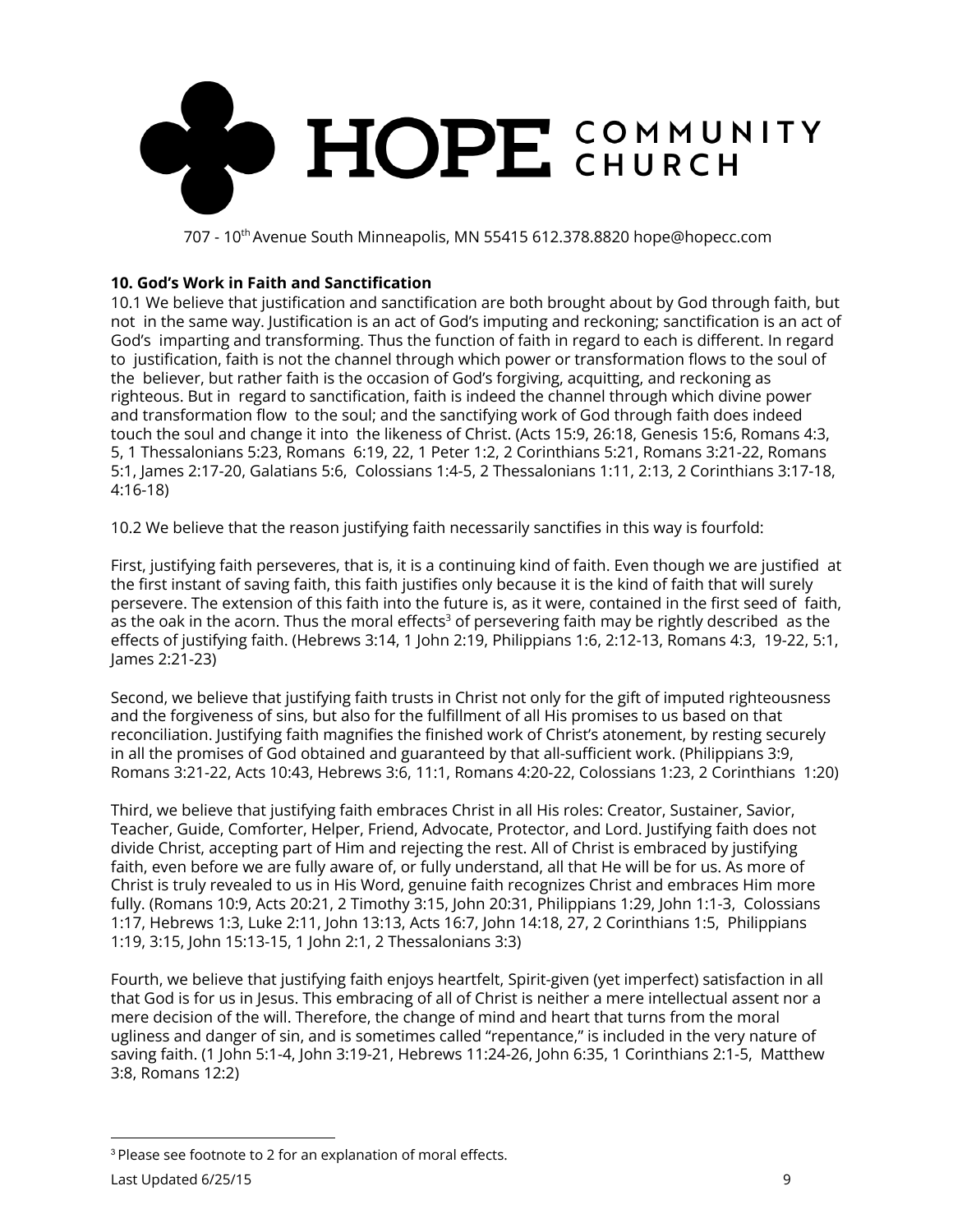

10.3 We believe that this persevering, future-oriented, Christ-embracing, heart-satisfying faith is life transforming, and therefore renders intelligible the teaching of the Scripture that final salvation in the age to come depends on the transformation of life, and yet does not contradict justification by faith alone. The faith which alone justifies, cannot remain alone, but works through love. (Acts 26:18, 15:9, James 2:17-20, Galatians 5:6, see footnote 2)

10.4 We believe that this simple, powerful reality of justifying faith is God's gift which He gives unconditionally in accord with God's electing love, so that no one can boast in himself, but only give all glory to God for every part of salvation. We believe that the Holy Spirit is the decisive agent in this life transformation, but that He is supplied to us and works holiness in us through our daily faith in the Son of God whose trustworthiness He loves to glorify. (John 3:16, Ephesians 1:4-6, 2:8-9, Acts 11:18, 16:14, 2 Timothy 2:25, John 6:44, 1 Corinthians 1:26-31, 15:10, Romans 11:36, Galatians 3:5, 5:16-17, Romans 8:5-8, John 16:13-14)

10.5 We believe that the sanctification, which comes through our union with Jesus Christ and the power of the Spirit, is not yet complete in this life. Slavery to sin is completely broken. In Christ, we have the ability to always choose the God-honoring, non-sinful path. Our sinful desires are progressively weakened by the power of a superior satisfaction in the glory of Christ. However remnants of corruption remain in every human heart that give rise to a real war, and call for vigilance in the lifelong fight of faith. (2 Thessalonians 2:13, Philippians 3:12, 1 John 1:8-10, 2:1, Romans 6:11-14, 17, Galatians 5:16- 18, 2 Corinthians 3:18, 1 Corinthians 1:18, 2 Peter 3:18, Hebrews 3:12-13, 10:14, 1 Peter 2:11, 1 Timothy 6:12, 2 Timothy 4:7-8)

10.6 We believe that all who are justified will win this fight. They will persevere in faith and never surrender to the enemy of their souls. This perseverance is the promise of the New Covenant, obtained by the blood of Christ, and worked in us by God Himself, yet not so as to diminish, but only to empower and encourage, our vigilance; so that we may say in the end, "But by the grace of God I am what I am, and his grace to me was not without effect. No, I worked harder than all of them yet not I, but the grace of God that was with me." (John 10: 27-30, Romans 8:30, Hebrews 3:14, 1 John 2:19, 1 Corinthians 1:8- 9, Philippians 1:6, 1 Peter 1:5, Jeremiah 32:40, Hebrews 13:20-21, Philippians 2:12-13, 2 Timothy 4:7-8, 1 Corinthians 11:25, 15:10)

**11. Living God's Word by Meditation and Prayer in the Power of the Holy Spirit** 11.1 We believe that faith is awakened and sustained by God's Spirit through the power of His Word and the transformation that happens through prayer, in the context of Christian community. Our power for living Godward comes from the imparted Spirit of Jesus Christ into our lives, and our union with Jesus is the foundation of all of our sanctification as we progress in our faith. This good fight of faith is fought mainly by meditating on the Scriptures, allowing them to sink deep into our lives, and praying that God would apply His word deeply into our lives by the power of the Holy Spirit. (Romans 10:17, Ephesians 1:18-19, Luke 22:31-32, 2 Thessalonians 3:1, Ephesians 4:11-16, Ephesians 6:10-18, Psalm 1:1-3, Hebrews 4:12)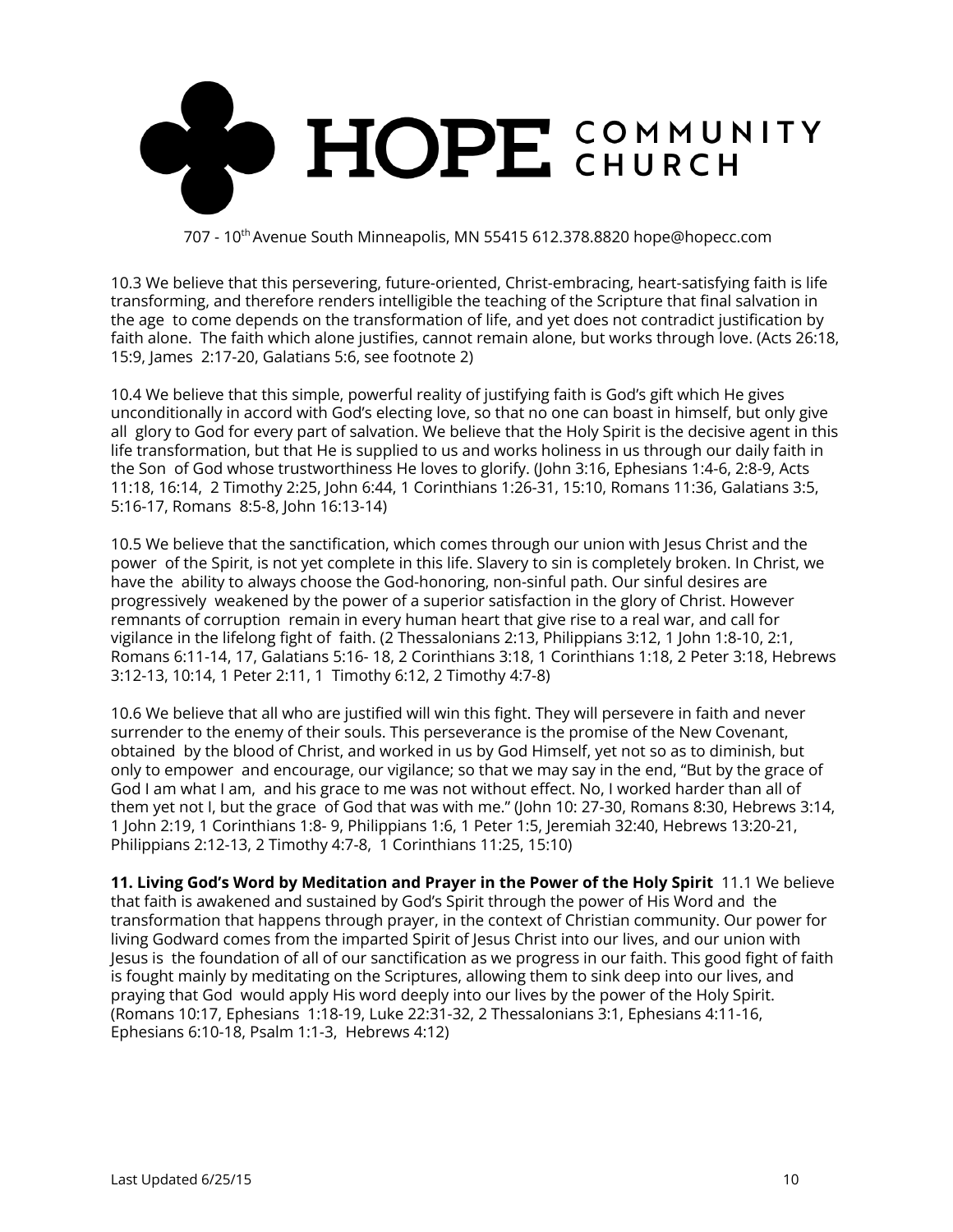

11.2 We believe that the promises of God recorded in the Scriptures are suitable to save us from the deception of sin by showing us superior pleasures in the protection, provision, and presence of God. Therefore, hearing, reading, understanding, studying, pondering, memorizing, and savoring the promises of all that God will be for us in Christ are the primary means of the Holy Spirit to break the power of sin's deceitful promises in our lives. (Jeremiah 15:16, 2 Timothy 3:16-17, 2 Peter 1:3-4, Hebrews 11:24-26, Romans 10:17, Ephesians 3:4, Ephesians 5:17, 2 Timothy 2:7, Psalm 119:11, Psalm 1:2)

11.3 We believe that God has ordained to bless and use His people for His glory through the means of prayer, offered in Jesus' name by faith. All prayer should seek ultimately that God's name be hallowed, and that His kingdom come, and that His will be done on earth as it is done in heaven. God's sovereignty over all things is not a hindrance to prayer, but is in fact the very reason for hope that our prayers will be powerfully answered and succeed in glorifying him and bringing about his kingdom on earth as it is in heaven. (Philippians 4:6-7, Matthew 7:7-11, John 14:13, James 1:5-8, Matthew 6:9-10, Ephesians 6:19)

11.4 We believe that prayer is the essential companion of meditation, as we cry out to God for the inclination to turn from the world to the Word, and for the spiritual ability to see the glory of God in His testimonies, and for a soul-satisfying sight of the love of God, and for strength in the inner man to do the will of God. By prayer God sanctifies His people, sends gospel laborers into the world, and causes the Word of God to spread and triumph over Satan and unbelief. (Psalm 119:36, Psalm 119:18, Ephesians 1:18, Ephesians 3:14-16, Colossians 1:9-11, 1 Thessalonians 3:12-13, Matthew 9:38, 2 Thessalonians 3:1)

# **12. Christ's Church and Her Ordinances**

12.1 We believe in the one universal Church, composed of all those, in every time and place, who are chosen in Christ and united to Him through faith by the Spirit in one Body, with Christ Himself as the Head. We believe that the ultimate purposes of the Church is to glorify God in the everlasting and ever increasing gladness of worship, to spread the wonderful message of Christ to create more devoted worshippers of Jesus Christ, and to nurture believers in this powerful relationship with Him. (Colossians 1:18, Ephesians 1:22, 4:15-16, 3:6, 10, 20-21, Psalm 95:6-7, John 4:19-24, Matthew 28:16-20, Acts 1:8, Philemon 4-6, Hebrews 3:12-13, 1 Timothy 4:6-16)

12.2 We believe it is God's will that the universal Church find expression in local churches in which believers agree together to hear the Word of God proclaimed, to engage in corporate worship, to practice the ordinances of baptism and the Lord's Supper, to build each other's faith through the manifold ministries of love, to hold each other accountable in the obedience of faith through Biblical discipline, and to engage in local and world evangelization. The Church is a body in which each member should find a suitable ministry for His gifts; it is the household of God in which the Spirit dwells; it is the pillar and bulwark of God's truth in a truth-denying world; and it is a city set on a hill so that men may see the light of its good deeds – especially to the underprivileged in society – and give glory to the Father in heaven. (Acts 14:21-23, 16:4-5, 1 Peter 2:9, Hebrews 10:24-25, Ephesians 4:11-16, 2 Timothy 4:1-2, Colossians 3:15-16, Matthew 28:19, 5:14-16, 1 Corinthians 11:23-26, 12:4-7, 13-20, Romans 12:6-8, James 5:19- 20, Galatians 6:1, Matthew 28:19-20, Colossians 4:5-6, Ephesians 2:20-22, 1 Timothy 3:15, Luke 14:13-14, Galatians 2:10)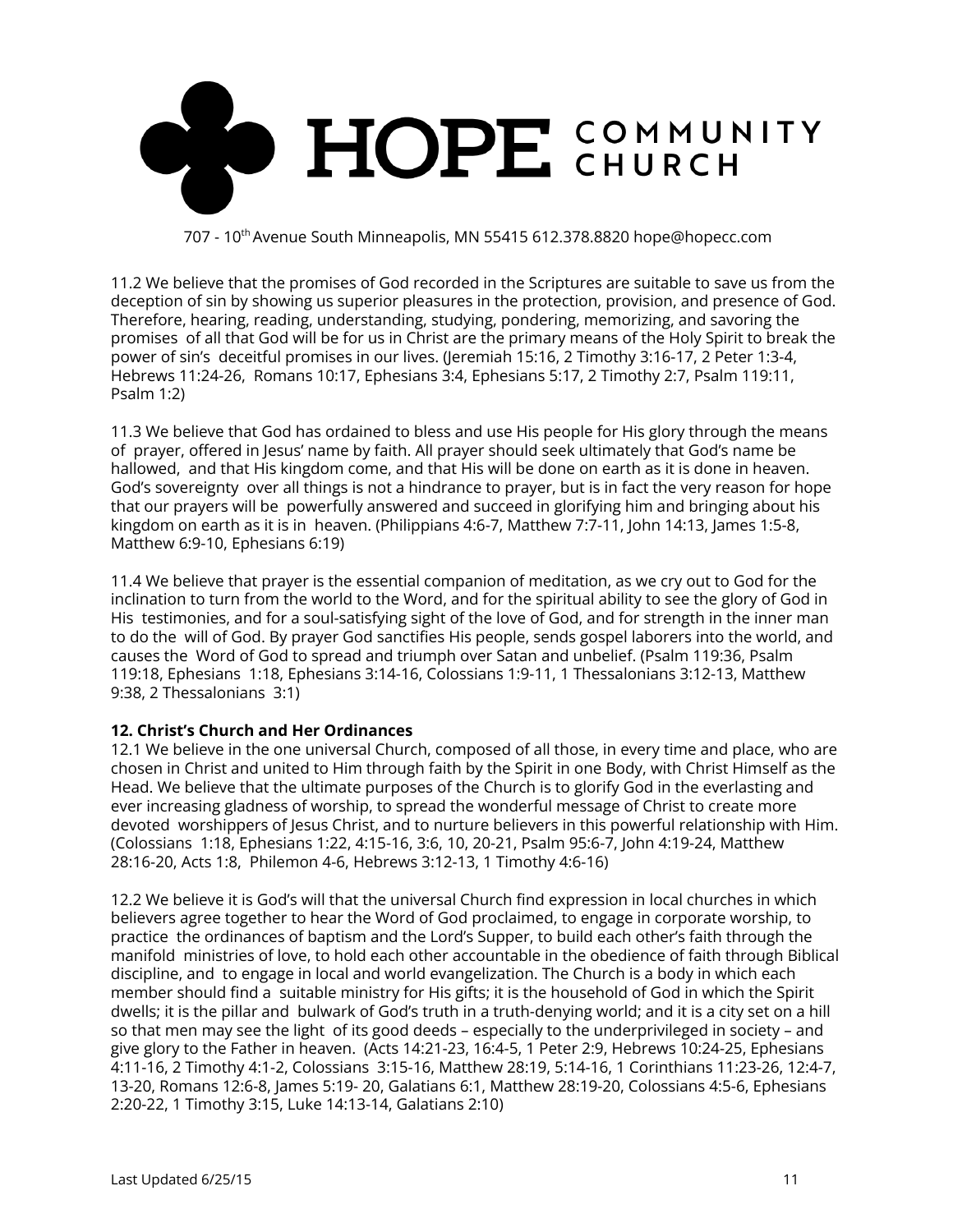

12.3 We believe that baptism is an ordinance of the Lord by which those who have repented and come to faith express their union with Christ in His death and resurrection, by being immersed in water in the name of the Father and the Son and the Holy Spirit. It is a sign of belonging to the new people of God, the true Israel, and an emblem of burial and cleansing, signifying death to the old life of unbelief, and purification from the pollution of sin. (Acts 2:38, 18:8, Colossians 2:12, 1 Peter 3:21, Galatians 3:26-27, Romans 6:3-8, Acts 8:36-39, John 3:23, Matthew 28:19, Ephesians 2:11-22, 3:6, Romans 2:28-29, 4:16, Galatians 3:7-14, Hebrews 10:22)

12.4 We believe that the Lord's Supper is an ordinance of the Lord in which gathered believers eat bread, signifying Christ's body given for His people, and drink the cup of the Lord, signifying the New Covenant in Christ's blood. We do this in remembrance of the Lord, and thus proclaim His death until He comes. Those who eat and drink in a worthy manner partake of Christ's body and blood, not physically, but spiritually, in that, by faith, they are mysteriously nourished with the benefits He obtained through His death, and thus grow in grace. (1 Corinthians 11:17-28, Luke 22:17-20, 1 Corinthians 10:16-22, John 6:53-57, 63)

12.5 We believe that each local church should recognize and affirm the divine calling of spiritually qualified men to give leadership to the church through the role of elder in the ministry of the Word and prayer. Women are not to fill the role of pastor-elder in the local church, but are encouraged to use their gifts in appropriate roles that edify the body of Christ and spread the gospel. (Acts 14:23, Ephesians 4:11-12, 1 Timothy 5:17, 3:1-7, Titus 1:5-9, Acts 6:1-4, 1 Timothy 2:12-13)

## **13. Christ's Commission to Make Disciples of All Nations**

We believe that the commission given by the Lord Jesus to make disciples of all nations is binding on His Church to the end of the age. We believe all who have been reconciled to God are Christ's ambassadors and have been given the ministry of reconciliation – that God has reconciled the world

to himself through Christ not counting men's sins against them. This task is to proclaim the Gospel to every tribe and tongue and people and nation, baptizing them, teaching them the words and ways of the Lord, and gathering them into churches able to fulfill their Christian calling among their own people. Missions exist among the peoples of the earth because worship doesn't. The goal of missions, therefore, is to help as many people as possible become authentic worshippers of Jesus Christ, freeing them to become God saturated and glorifying. (Matthew 28:18-20, 2 Corinthians 5:17-20, Revelation 5:9, 1 Corinthians 12:18- 27, Colossians 2:18-19, Acts 14:23, Romans 1:5, John 4:23, Romans 15:8-11)

## **14. Death, Resurrection, and the Coming of the Lord**

14.1 We believe that when Christians die they will be made perfect in holiness, received into paradise, and are taken consciously into the presence of Christ, which is more glorious and more satisfying than any experience on earth. (1 Corinthians 15:49-53, Hebrews 12:22-23, Luke 23:43, Philippians 1:23, 3:20- 21, 2 Corinthians 5:1-9, 12:2-4)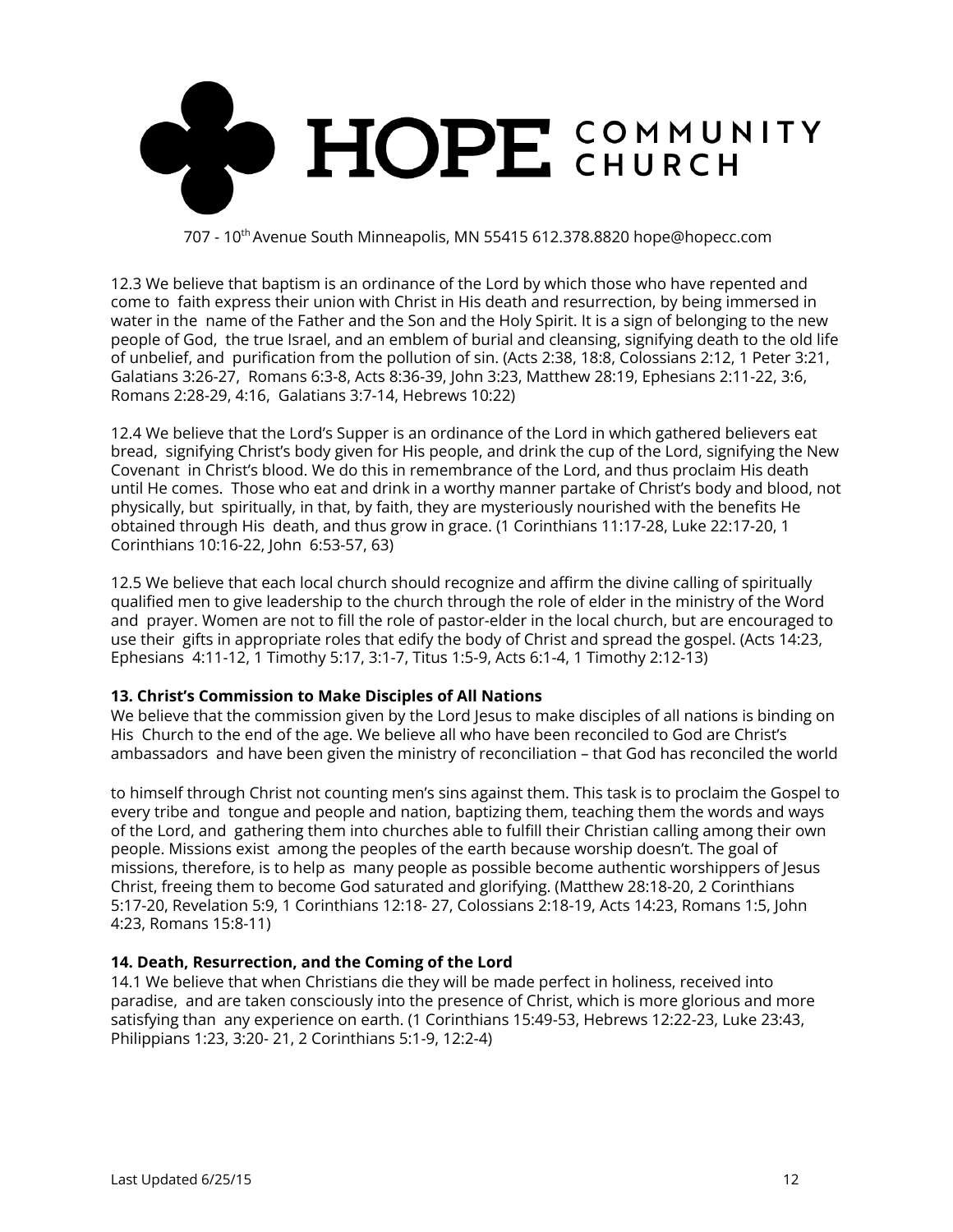

14.2 We believe in the blessed hope that at the end of the age Jesus Christ will return to this earth personally, visibly, physically, without warning, in power and great glory; and that He will gather His elect, raise the dead, judge the nations, and establish His kingdom. We believe that the righteous will enter into the everlasting joy of their Master, and those who suppressed the truth in unrighteousness will be handed over to everlasting conscious misery. (Titus 2:13, Matthew 24:27, 30, 42, 44, 25:13, Acts 1:9- 11, Mark 14:61-62, Luke 24:39-43, 1 Thessalonians 5:2-3, Luke 21:27, Matthew 24:31, 1 Thessalonians 4:15-17, 2 Timothy 4:1, 1 Corinthians 15:22-24, Psalm 16:11, Matthew 25:23, 46, 19:29, Romans 1:18, Daniel 12:2, Matthew 3:12, 2 Thessalonians 1:9, Revelation 14:11)

14.3 We believe that the end of all things in this age will be the beginning of a never-ending, ever increasing happiness in the hearts of the redeemed, as God displays more and more of His infinite and inexhaustible greatness and glory for the enjoyment of His people. (Ephesians 2:6-7, Psalm 16:11, 1 Corinthians 13:12, 2:9)

#### **15. The Spirit of This Affirmation and the Unity of the Church**

15.1 We do not believe that all things in this affirmation of faith are of equal weight, some being more essential, some less. We do not believe that every part of this affirmation must be believed in order for one to be saved. Remember, the purpose of this document is for unity among the eldership at Hope Community Church.

15.2 Our aim is not to discover how little can be believed, but rather to embrace and teach "the whole counsel of God." Our aim is to encourage a hearty adherence to the Bible, the fullness of its truth, and the glory of its Author. We believe Biblical doctrine stabilizes saints in the winds of confusion and strengthens the church in her mission to meet the great systems of false religion and secularism, which are prevalent in every age, including ours. We believe that the supreme virtue of love is nourished by the strong meat of God-centered doctrine. We also believe that the wonderful life-transforming, powerful, living relationship with Jesus Christ is sustained in an atmosphere of deep and joyful knowledge of God and His wonderful works. (Acts 20:27, Galatians 1:8, 2 Peter 3:2, 1 Timothy 6:3-5, 2 Peter 1:20- 21, Ephesians 4:13-14, Galatians 1:6-7, 1 Timothy 1:3-7, Psalm 145:1-21)

15.3 We believe that the cause of unity in the church is best served, not by finding the lowest common denominator of doctrine, around which all can gather, but by elevating the value of truth, stating the doctrinal parameters the elders at Hope Community, seeking the unity that comes from the truth, and then demonstrating to the world how Christians can love each other across boundaries rather than by removing boundaries. In this way, the importance of truth is served by the existence of doctrinal borders, and unity is served by the way we love others across those borders. (Ephesians 4:4-6, John 13:34-35, Philippians 2:1-4, 4:8-9, 2 Timothy 2:14-18, 23-26)